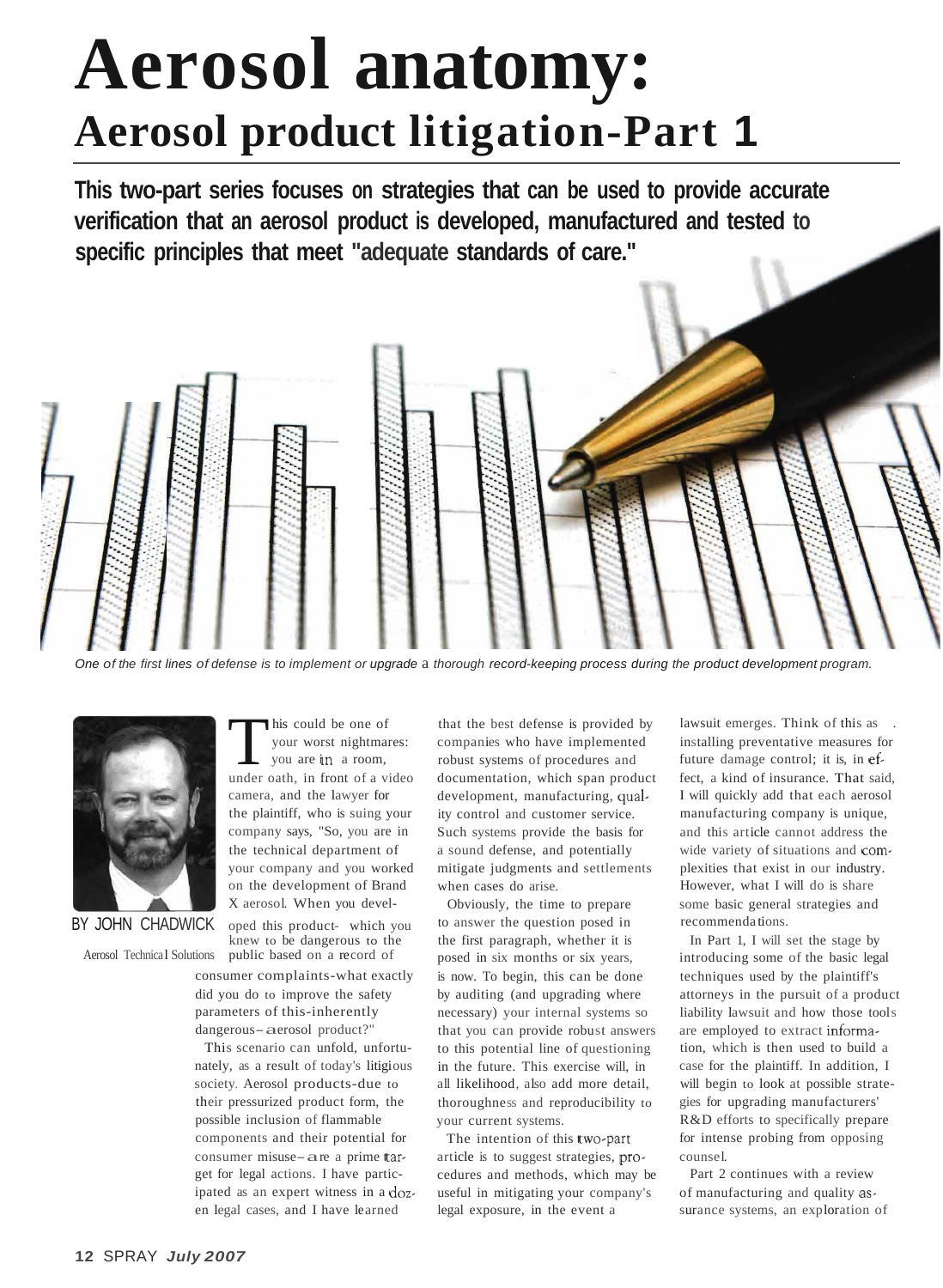## **Aerosol anatomy**

the consumer complaint and subsequent corrective action processes, from the manufacturers' viewpoint. This is the process that can be used to "flag" what may be more serious complaints (potentially leading to future lawsuits).

Throughout these two articles, the focus will be on strategies, methods and procedures that are used to provide accurate and thorough verification that your aerosol products

are developed, manufactured and quality tested to standards that not only meet or exceed industry standards, but also meet what the legal profession calls "adequate standards of care."

While this all sounds quite reasonable and obvious, I am still surprised today at the "holes," which can exist in the complex and interrelated systems involving the creation and production of aerosol

products. Unfortunately, it is too late to address these potential gaps in the system when the inevitable lawsuit occurs. So, let's begin with the legal mechanisms used to build a case from the plaintiff's perspective.

#### **Investigative legal tools**

In the course of a lawsuit, opposing lawyers can learn a great deal about your company through a legal process called discovery. Discovery is part of the pre-trial litigation process during which each party requests relevant information and documents from the other side in an attempt to learn pertinent facts, which are used to build a case. This process is intended to probe the other side's version of the facts, find out what witnesses know and uncover other evidence for potential use at trial. Common discovery devices include:

- Deposition: a proceeding in which a witness, under oath, is asked to answer questions orally. Lawyers from both sides are present and the witness' testimony is recorded by a court reporter. The process may be videotaped.
- Interrogatories: written questions sent by one party to the other party for the latter to answer in writing (and under oath). These are answered under penalty of perjury.
- Request for admission: a written request whereby one party asks the opposing party to admit that certain facts are true. One party sends the other a request for admission so that basic issues the parties agree upon can be resolved and not have to be proven if the parties go to trial.
- Request for production of documents: a request to a party to deliver certain specific documents to the opposing party for review and possible use at trial.
- Request for inspection: a request by a party to look at tangible items in the possession or control of the other party,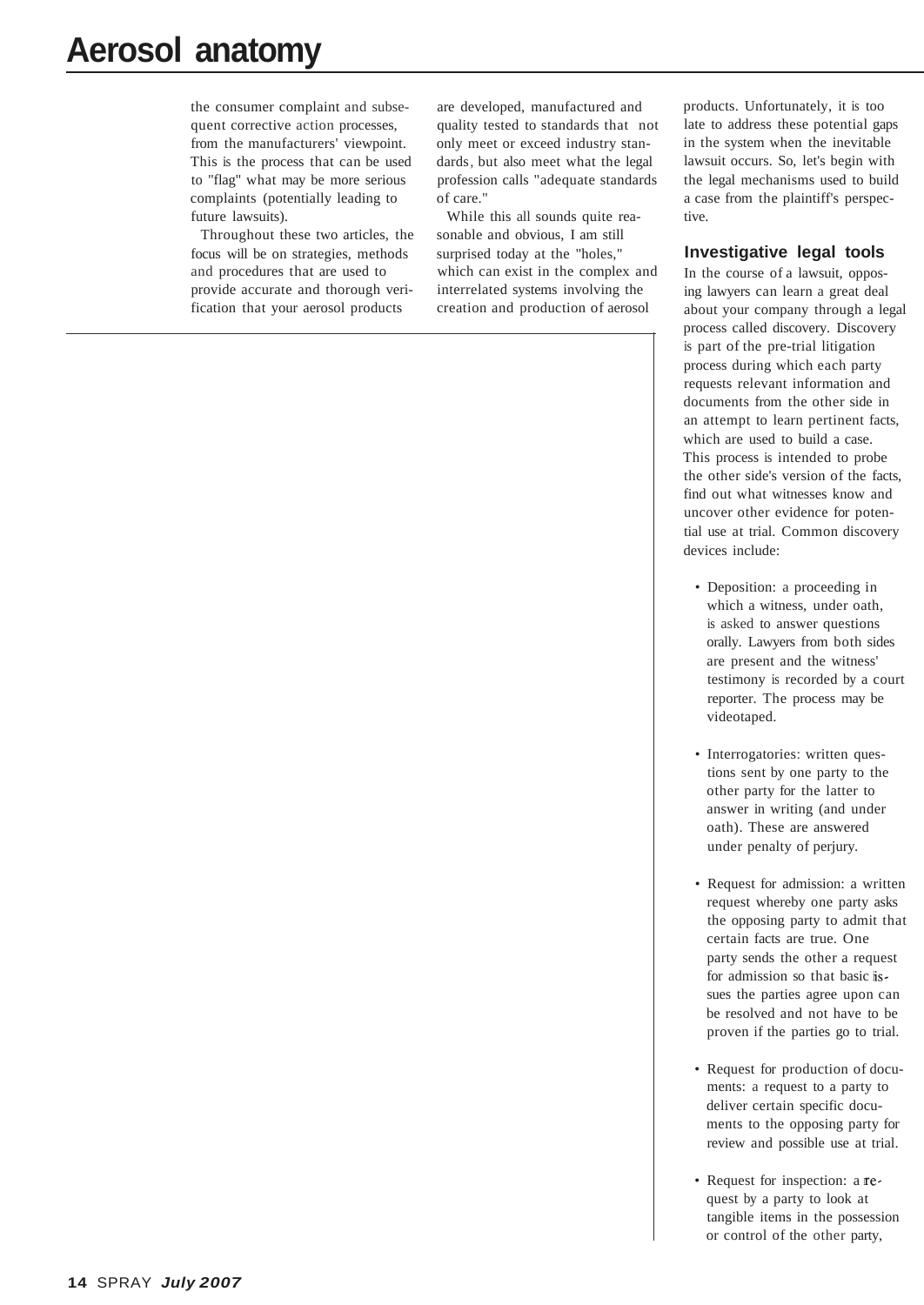such as an aerosol can that exploded and injured the plaintiff. Items requested may include virtually any physical item.

 • Subpoena: a legal order requiring a witness to appear in court or at a deposition. A subpoena is issued by the court, and if the witness fails to comply, he/she can personally be held in contempt of court. In some states, a law enforcement officer must personally serve the subpoena, while in others, service can be issued by mail or by telephone call.

Obviously, the amount and type of information that companies may be ordered to produce are quite extensive and span R&D, manufacturing, quality assurance and customer service; literally all areas of the company are "fair game" for opposing attorneys to probe.

I'm often asked why customer service is included on the list. Actually, there is a wealth of information here: customer service is typically the first layer of contact point for problems or potential problems. From an opposing counsel's point of view, this is where the records of previous complaints are located, as well as a record of what your company did-or did not do-early in the process to acknowledge and correct potential problems. The actual investigation and corrective actions may, of course, be led by othet groups-quality assurance, for example; however, the "top layer," where the problems are initially addressed and the complaint information captured, is often the customer service department.

#### **Back to the beginningproduct R&D**

A prime area that plaintiff lawyers often probe is the research and development effort, which led to the development and manufacture of the product involved in a lawsuit. As discussed above, opposing counsel has at their disposal a wide array of discovery tools that allow them to probe all aspects of product deve lopment, including interviewing personnel via the deposition

process, reviewing confidential lab notebooks and test reports via requests for documents.

Obviously, the first line of defense is to implement, or possibly upgrade, a thorough record-keeping process during the product development program. This may include handwritten lab notebooks, which are signed and counter-signed daily, as well as electronic data tracking and database management systems.

Data captured include test procedures and results; reports; summaries of meeting notes; and information supplied by third party sources, such as component vendors. Due to the nature of electronic information, a robust system of back-up and archiving is essential.

The continuity of historical project record-keeping must be maintained as personnel changes occur. continued on page 74